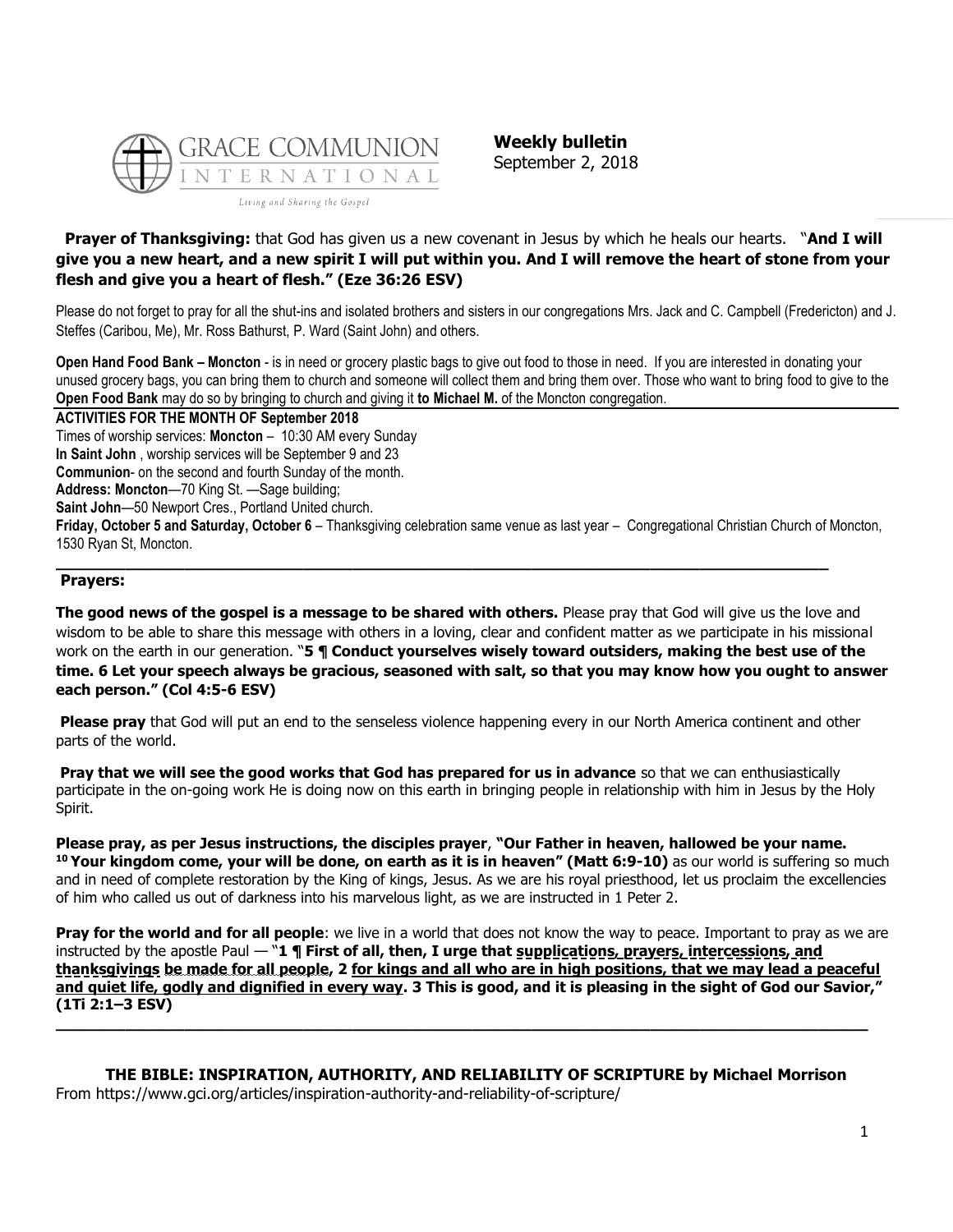## **The Inspiration Of Scripture**

**Affirmation: We accept the Bible as the inspired Word of God. The writers were inspired, moved by the Holy Spirit [\(2 Peter 1:21\)](http://biblia.com/bible/niv/2%20Pet%201.21), and the writings are inspired, as if breathed or spoken by God [\(2 Timothy 3:16\)](http://biblia.com/bible/niv/2%20Tim%203.16). The Bible is therefore useful as a guide to salvation through faith in Christ, and sufficient for doctrine, correction, moral and ethical instruction [\(2 Timothy 3:15-17\)](http://biblia.com/bible/niv/2%20Tim%203.15-17).**

The New Testament affirms the inspiration of the Old Testament, including its function of pointing to Jesus Christ [\(Luke 24:44;](http://biblia.com/bible/niv/Luke%2024.44) [John 5:46;](http://biblia.com/bible/niv/John%205.46) [Acts 10:43\)](http://biblia.com/bible/niv/Acts%2010.43). Jesus used the Old Testament as thoroughly reliable words of God [\(Matthew](http://biblia.com/bible/niv/Matt%205.18)  [5:18;](http://biblia.com/bible/niv/Matt%205.18) [Mark 12:35;](http://biblia.com/bible/niv/Mark%2012.35) [John 10:35\)](http://biblia.com/bible/niv/John%2010.35). The sayings of Jesus are accepted as of divine authority [\(Matthew 24:35;](http://biblia.com/bible/niv/Matt%2024.35) [Mark](http://biblia.com/bible/niv/Mark%208.38)  [8:38;](http://biblia.com/bible/niv/Mark%208.38) [John 6:63\)](http://biblia.com/bible/niv/John%206.63), and the letters of Paul are also considered Scripture [\(2 Peter 3:15-16\)](http://biblia.com/bible/niv/2%20Pet%203.15-16). The early church quoted the New Testament in the same manner as the Old, treating all these writings as God-given words.<sup>1</sup>

Biblical authors were inspired, and the writings are inspired, but the Bible does not give many details about how God worked with humans to produce these documents. Numerous passages claim to be quotes directly from God (e.g., [Exodus 20:1-17\)](http://biblia.com/bible/niv/Exod%2020.1-17); others claim to be the result of ordinary research [\(Luke 1:1-4\)](http://biblia.com/bible/niv/Luke%201.1-4); some appear to be private letters (Philemon). Regardless of the method of inspiration, all these writings are considered canonical Scripture – an authoritative message from God to humans. The Bible reveals truths about God and about what God does so that we may know God and have a relationship with God.

But grammatical irregularities and stylistic differences indicate that God did not dictate every word. Rather, God allowed the divine message to be given in the phraseology of the human authors. Just as Jesus was God in human form, the Bible is God's word in human words.

Since the Bible is written with human words and grammar, people are able to understand much of the message. But they do not necessarily understand that the message is *true*, because spiritual truths are understood only with divine help [\(1 Corinthians 2:6-16\)](http://biblia.com/bible/niv/1%20Cor%202.6-16). The objective Word of God becomes an effective Word of God only when the Holy Spirit enables a person to understand spiritual truths contained in it.<sup>2</sup> The effectiveness is not in the grammatical details – it is in the message being conveyed and the God-given willingness to submit to it.

Further details concerning the reliability of Scripture will be discussed below.

#### **The authority of Scripture**

**Affirmation: God has all authority, and we accept the Bible as the primary authority by which God communicates to us what God wants us to believe and to do. The New Testament clarifies and sometimes supersedes the Old Testament guidance on faith and life.<sup>3</sup> The primary purpose of the Bible is its message about salvation, and that is its primary sphere of authority. It is a sufficient guide that tells us how we are given eternal life with God and how we should respond. Those who believe the biblical revelation about God's grace and Jesus Christ enjoy the salvation he has given; unbelievers do not [\(John 3:18;](http://biblia.com/bible/niv/John%203.18) [14:6;](http://biblia.com/bible/niv/John%2014.6) [Acts 4:12;](http://biblia.com/bible/niv/Acts%204.12) [1](http://biblia.com/bible/niv/1%20John%205.11-12)  [John 5:11-12\)](http://biblia.com/bible/niv/1%20John%205.11-12). This message of salvation is essential.**

The Bible gives commands and principles regarding the way we ought to live. Faith in Christ as Lord and Savior transforms our lives and minds, with the result that our lives are brought progressively into greater submission to the will of God. Biblical instructions give us authoritative guidance on the will of God concerning how we should live and think and interact with one another.

The Bible is an authoritative revelation of truths about God, and we want to worship our Creator with as much understanding as possible. Moreover, we want to obey God's commands, not only to honor God but also because we believe that our all-wise and perfectly loving Creator has given us the best possible commands and guidance for life. Therefore, we want to understand the written message of God as best we can. But this is not always easy.

Humans are limited beings, and our minds are corrupted by sin, so even at our best we know only in part [\(1](http://biblia.com/bible/niv/1%20Cor%2013.12)  [Corinthians 13:12\)](http://biblia.com/bible/niv/1%20Cor%2013.12). Thus we find that the authority of God in the Bible is not only mediated by human language but also by our ability to understand its truths. Our understanding is fallible, and the Bible is the standard by which our misunderstandings are corrected. God is able to give us sufficient understanding of biblical truths for us to have a saving relationship with God.<sup>4</sup>

Biblical interpretation is complicated by the fact that the Bible is written in many literary styles. Some passages are didactic, prescriptive, and concrete; others are narrative, imaginative and poetic. To communicate one spiritual truth, figures of speech may be used that may obscure other equally important truths revealed in other passages. Some commands are historically conditioned and others are timeless. To help us understand and submit to the authority of biblical principles, we humbly seek the guidance of the Author and study the Scriptures. We use reason to understand each biblical passage and point, and to discern what teachings are normative for us today.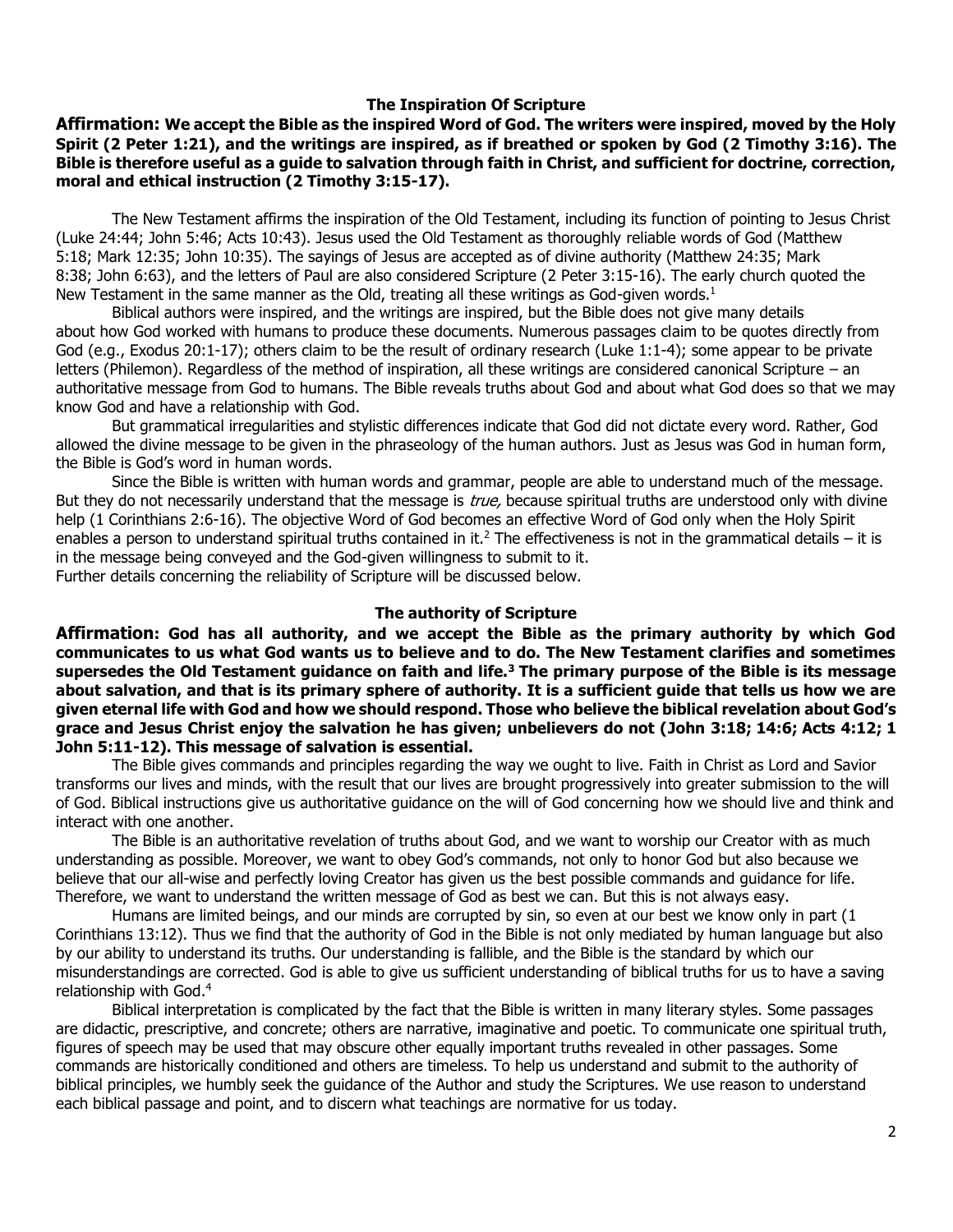Our ability to understand and to reason is shaped in part by our personal experiences and the traditions that have shaped our presuppositions. Reason, tradition, and experience should be subservient to Scripture; they should not contradict biblical authority. Nevertheless, because of different traditions and experiences, equally sincere people come to different conclusions about what the Bible teaches. Therefore we confidently teach our understanding of the Bible and simultaneously respect those who submit to biblical authority in different ways.

### **The reliability of Scripture**

**Affirmation: The Scriptures are a trustworthy guide for our relationships with God and with other humans. They give truth about faith, worship, salvation, morals and ethics [\(2 Timothy 3:15-16\)](http://biblia.com/bible/niv/2%20Tim%203.15-16). But biblical commands cannot be applied simplistically, because some are superseded and some apply only in limited situations. We seek the illumination of the Holy Spirit and ask God to guide our reasoning and our use of tradition and experience so we might understand how to apply biblical principles.**

The further we go from the stated purposes of the Bible, the less the Bible says about the subject and the less likely we are to have a complete statement about the subject. Statements about history and science are of special interest.

Historians find the Bible to be an accurate record of many ancient events, more reliable than other ancient writings. But its standard of accuracy is not as precise as the expectations of modern science and history, as can be discerned from parallel accounts in Scripture. The same event can be attributed to Satan or to God [\(2 Samuel 24:1;](http://biblia.com/bible/niv/2%20Sam%2024.1) [1](http://biblia.com/bible/niv/1%20Chron%2021.1)  [Chronicles 21:1\)](http://biblia.com/bible/niv/1%20Chron%2021.1), to Jesus in vision or to Ananias [\(Acts 22:14-15;](http://biblia.com/bible/niv/Acts%2022.14-15) [26:16-18](http://biblia.com/bible/niv/Acts%2026.16-18)). Paul's companions stood and heard, but they also fell down and did not hear [\(Acts 9:7;](http://biblia.com/bible/niv/Acts%209.7) [22:7,](http://biblia.com/bible/niv/Acts%2022.7) [9\)](http://biblia.com/bible/niv/Acts%2022.9).

Most alleged discrepancies in the Bible are easily resolved, but these parallel accounts show that we must be cautious about taking biblical statements at face value. Even if we do not have a parallel account, it is hazardous to assume that unnamed intermediaries, for example, were not involved. Some biblical statements are true, but imprecise and incomplete, and therefore not a basis for a modern history. They may be used only with caution. Although biblical comments about salvation require the historical truth of certain events, such as the resurrection of Jesus, our faith does not require that we accept every biblical comment as historically or scientifically precise.<sup>5</sup>

Even one of the most conservative statements about Scripture admits that the Bible contains grammatical irregularities, exaggerations, imprecise descriptions, inexact quotations, variant selections, observations based on limited viewpoint, and loose quotes of the Old Testament.<sup>6</sup> When Scripture talks about the sun rising [\(Matthew 5:45\)](http://biblia.com/bible/niv/Matt%205.45), for example, its purpose is not to make a statement about astrophysics. When it calls a mustard seed the smallest seed [\(Matthew 13:31-32\)](http://biblia.com/bible/niv/Matt%2013.31-32), it is not making a botanical claim. Genealogical lists may be incomplete [\(Matthew 1:8;](http://biblia.com/bible/niv/Matt%201.8) 2 Chronicles 22-24), the length of kings' reigns may be misinterpreted due to co-regencies,<sup>7</sup> narrated events may be out of sequence [\(Matthew 4:18-22;](http://biblia.com/bible/niv/Matt%204.18-22) [8:14;](http://biblia.com/bible/niv/Matt%208.14) [Luke 4:38-5:11\)](http://biblia.com/bible/niv/Luke%204.38-5.11), predicted events may not be fulfilled in every detail [\(Acts 21:11,](http://biblia.com/bible/niv/Acts%2021.11) [32-](http://biblia.com/bible/niv/Acts%2021.32-33) [33;](http://biblia.com/bible/niv/Acts%2021.32-33) [27:10,](http://biblia.com/bible/niv/Acts%2027.10) [22\)](http://biblia.com/bible/niv/Acts%2027.22), etc. Such irregularities encourage us to focus on the broad picture and the overall meaning, not tangential details.<sup>8</sup>

The truthfulness of the Bible should be evaluated according to its own "usage and purpose."<sup>9</sup> Yet its purpose rarely includes details of history and science,<sup>10</sup> and its demonstrable flexibility in word usage makes it unwise for us to insist on one meaning of a word when other meanings are possible. God inspired the ambiguities as well as the clear statements. Some things we need to know, and others we do not. God is not primarily concerned with whether we understand astrophysics, botany, and chronology. We err if we try to use his inspired book for purposes it was not designed for.

Christians come to different conclusions about the reliability of the Bible. Many insist that the Bible is more reliable in history and science than this position paper describes. We respect that view, for it is close to our own, but we do not think it theologically or biblically required. Other Christians insist that the Bible is less reliable than described herein. We respect their faith in Christ, but we repeat our belief, in summary, that the Bible is the inspired Word of God, authoritative and reliable in matters of faith, worship, morals, and ethics. We encourage all Christians to focus on these central and stated purposes of the Scriptures we have in common.

#### **Endnotes**

1 The testimony of the Bible to itself is summarized in I. Howard Marshall, *Biblical Inspiration,* Grand Rapids: Eerdmans, 1982, pages 19-30. 2 Revelation is both propositional and personal. See Marshall, pages 12-15.

3 Some parts of the Bible are more authoritative than others (e.g., circumcision and holy kisses) and do not function as a word of God in the same way other verses do. "The Bible… presents a progressive revelation, parts of which are now superseded in the light of what followed" (Marshall, page 58). The Old Testament must be used on the basis of general principles, which suggests a similar approach for the New Testament. 4 William Hordern presents a neo-orthodox position in "The Nature of Revelation," in Millard Erickson, editor, *Readings in Christian Theology, Volume 1: The Living God,* 1973, pages 180-182. I will not argue against the details of Hordern's view, but will say that any attempt to know God or